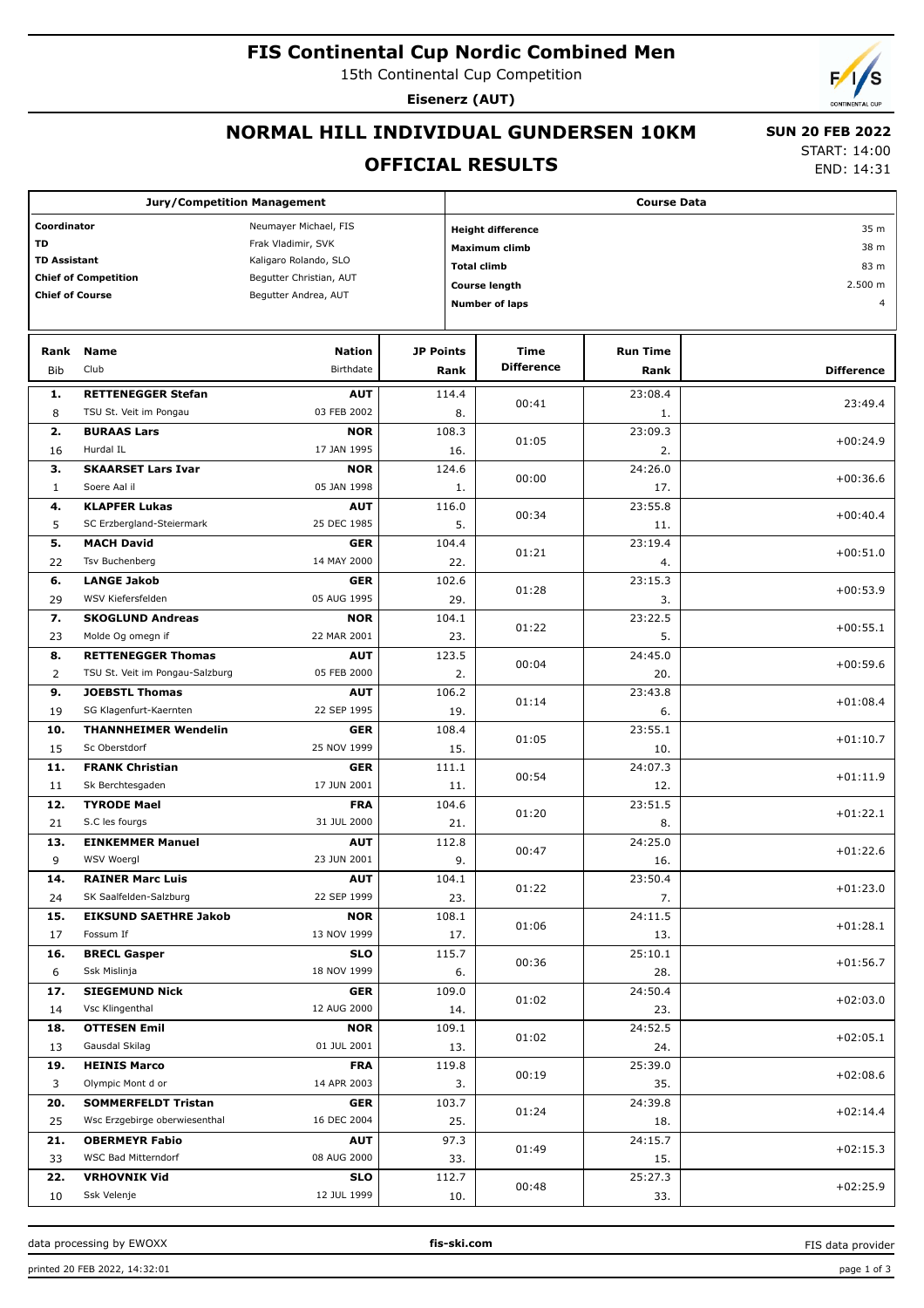# **FIS Continental Cup Nordic Combined Men**

15th Continental Cup Competition

**Eisenerz (AUT)**



## **NORMAL HILL INDIVIDUAL GUNDERSEN 10KM**

## **OFFICIAL RESULTS**

 **SUN 20 FEB 2022** START: 14:00

END: 14:31

| Rank<br>Bib    | <b>Name</b><br>Club                       | <b>Nation</b><br>Birthdate | JP Points<br>Rank | Time<br><b>Difference</b> | <b>Run Time</b><br>Rank | <b>Difference</b> |
|----------------|-------------------------------------------|----------------------------|-------------------|---------------------------|-------------------------|-------------------|
| 23.            | <b>VILHELMSEN Emil</b>                    | <b>NOR</b>                 | 117.1             |                           | 25:48.3                 |                   |
| $\overline{4}$ | Mosjoen Il                                | 18 JUL 1994                | 4.                | 00:30                     | 37.                     | $+02:28.9$        |
| 24.            | <b>KARHUMAA Waltteri</b>                  | <b>FIN</b>                 | 100.9             |                           | 24:45.5                 |                   |
| 31             | Ounasvaara Ski club                       | 07 JUN 2002                | 31.               | 01:35                     | 21.                     | $+02:31.1$        |
| 25.            | <b>KOSTNER Aaron</b>                      | ITA                        | 86.9              |                           | 23:51.6                 |                   |
| 44             | GRUPPO SPORTIVO FIAMME ORO                | 08 JUL 1999                | 44.               | 02:31                     | 9.                      | $+02:33.2$        |
| 26.            | <b>RADOVAN Stefano</b>                    | ITA                        | 96.8              |                           | 24:40.0                 |                   |
| 34             | GRUPPO SCIATORI FIAMME GIALLE             | 26 APR 2003                | 34.               | 01:51                     | 19.                     | $+02:41.6$        |
| 27.            | <b>KOLB Florian</b>                       | <b>AUT</b>                 | 102.8             |                           | 25:10.9                 |                   |
| 28             | Nordic Team Absam                         | 24 NOV 2001                | 28.               | 01:27                     | 29.                     | $+02:48.5$        |
| 28.            | <b>WALCHER Paul</b>                       | <b>AUT</b>                 | 103.0             |                           | 25:15.1                 |                   |
| 27             | Wsv Ramsau                                | 30 APR 2005                | 27.               | 01:26                     | 30.                     | $+02:51.7$        |
| 29.            | <b>MARIOTTI Domenico</b>                  | <b>ITA</b>                 | 100.1             |                           | 25:06.8                 |                   |
| 32             | C.S. ESERCITO                             | 09 OCT 2001                | 32.               | 01:38                     | 27.                     | $+02:55.4$        |
| 30.            | <b>IAKHIN Ernest</b>                      | <b>RUS</b>                 | 102.0             |                           | 25:23.3                 |                   |
| 30             | SDUSHOR 33 Ufa                            | 09 JAN 1991                | 30.               | 01:30                     | 31.                     | $+03:03.9$        |
| 31.            | <b>ANDREWS Grant</b>                      | <b>USA</b>                 | 105.1             |                           | 25:37.8                 | $+03:06.4$        |
| 20             | Steamboat Springs Winter Sports Clu       | 03 DEC 1997                | 20.               | 01:18                     | 34.                     |                   |
| 32.            | <b>LEV Samuel</b>                         | <b>AUT</b>                 | 114.6             | 00:40                     | 26:22.5                 | $+03:13.1$        |
| $\overline{7}$ | Sz Velden                                 | 09 JAN 2003                | 7.                |                           | 43.                     |                   |
| 33.            | <b>SCHOENFELD Nick</b>                    | <b>GER</b>                 | 103.1             | 01:26                     | 25:45.3                 | $+03:21.9$        |
| 26             | Vsc Klingenthal                           | 07 JUN 2004                | 26.               |                           | 36.                     |                   |
| 34.            | <b>TIETAVAINEN Arsi</b>                   | <b>FIN</b>                 | 90.7              | 02:16                     | 24:59.2                 | $+03:25.8$        |
| 40             | Kiteen Urheilijat                         | 04 JAN 2004                | 40.               |                           | 26.                     |                   |
| 35.            | <b>REITER Severin</b>                     | <b>AUT</b>                 | 80.8              | 02:55                     | 24:49.7                 | $+03:55.3$        |
| 50             | SC Bischofshofen                          | 30 JAN 2004                | 50.               |                           | 22.                     |                   |
| 36.            | <b>STANONIK Erazem</b>                    | <b>SLO</b>                 | 106.8             | 01:11                     | 26:36.2                 | $+03:57.8$        |
| 18             | <b>SSK NORICA ZIRI</b>                    | 23 JAN 2002                | 18.               |                           | 44.                     |                   |
| 37.            | <b>KERSTING Lenard</b>                    | <b>GER</b>                 | 70.7              | 03:36                     | 24:12.9                 | $+03:59.5$        |
| 52             | Sk Winterberg                             | 17 APR 2002                | 52.               |                           | 14.                     |                   |
| 38.            | <b>CLARET TOURNIER Samy</b>               | <b>FRA</b>                 | 81.6              | 02:52                     | 24:58.2                 | $+04:00.8$        |
| 49             | C.S chamonix                              | 20 MAY 1999                | 49.               |                           | 25.                     |                   |
| 39.            | <b>NAKAZAWA Takuya</b>                    | <b>JPN</b>                 | 95.3              | 01:57                     | 25:53.4                 | $+04:01.0$        |
| 36             | Iiyama High School                        | 28 APR 2003                | 36.               |                           | 38.<br>25:57.8          |                   |
| 40.<br>38      | <b>ZHIRNOV Eduard</b><br>Moscow UOR2 Perm | RUS<br>27 MAY 2001         | 92.1<br>38.       | 02:10                     | 39.                     | $+04:18.4$        |
| 41.            | <b>VRBEK Uros</b>                         | <b>SLO</b>                 | 109.4             |                           | 27:13.6                 |                   |
| 12             | Ssk Smartno na pohorju                    | 01 APR 2003                | 12.               | 01:01                     | 47.                     | $+04:25.2$        |
| 42.            | <b>MERILAINEN Eelis</b>                   | <b>FIN</b>                 | 82.4              |                           | 25:26.0                 |                   |
| 48             | Jyvaskylan Hiihtoseura                    | 17 APR 2004                | 48.               | 02:49                     | 32.                     | $+04:25.6$        |
| 43.            | <b>NARITA Atsushi</b>                     | <b>JPN</b>                 | 88.1              |                           | 26:00.6                 |                   |
| 43             |                                           | 07 JUL 2005                | 43.               | 02:26                     | 40.                     | $+04:37.2$        |
| 44.            | <b>KOHLBERGER Lukas</b>                   | <b>CZE</b>                 | 91.4              |                           | 26:15.2                 |                   |
| 39             | Dukla Liberec                             | 13 MAR 2002                | 39.               | 02:13                     | 41.                     | $+04:38.8$        |
| 45.            | <b>KONOPLEV Ivan</b>                      | <b>RUS</b>                 | 90.5              |                           | 26:36.9                 |                   |
| 41             | SPB SHVSM po ZVS                          | 04 MAY 1998                | 41.               | 02:16                     | 45.                     | $+05:03.5$        |
| 46.            | <b>MICHAUD Tom</b>                        | <b>FRA</b>                 | 82.7              |                           | 26:16.2                 |                   |
| 47             | Union Sportive lamoura                    | 11 NOV 2001                | 47.               | 02:48                     | 42.                     | $+05:14.8$        |
| 47.            | <b>LANKINEN Jarkko</b>                    | <b>FIN</b>                 | 85.1              |                           | 27:31.4                 |                   |
| 46             | Tampereen Pyrintoe                        | 13 MAR 2002                | 46.               | 02:38                     | 48.                     | $+06:20.0$        |
| 48.            | YAMAKAWA Reo                              | <b>JPN</b>                 | 77.0              |                           | 27:09.8                 |                   |
| 51             | Arai High School                          | 02 DEC 2004                | 51.               | 03:10                     | 46.                     | $+06:30.4$        |

data processing by EWOXX **fis-ski.com**

FIS data provider